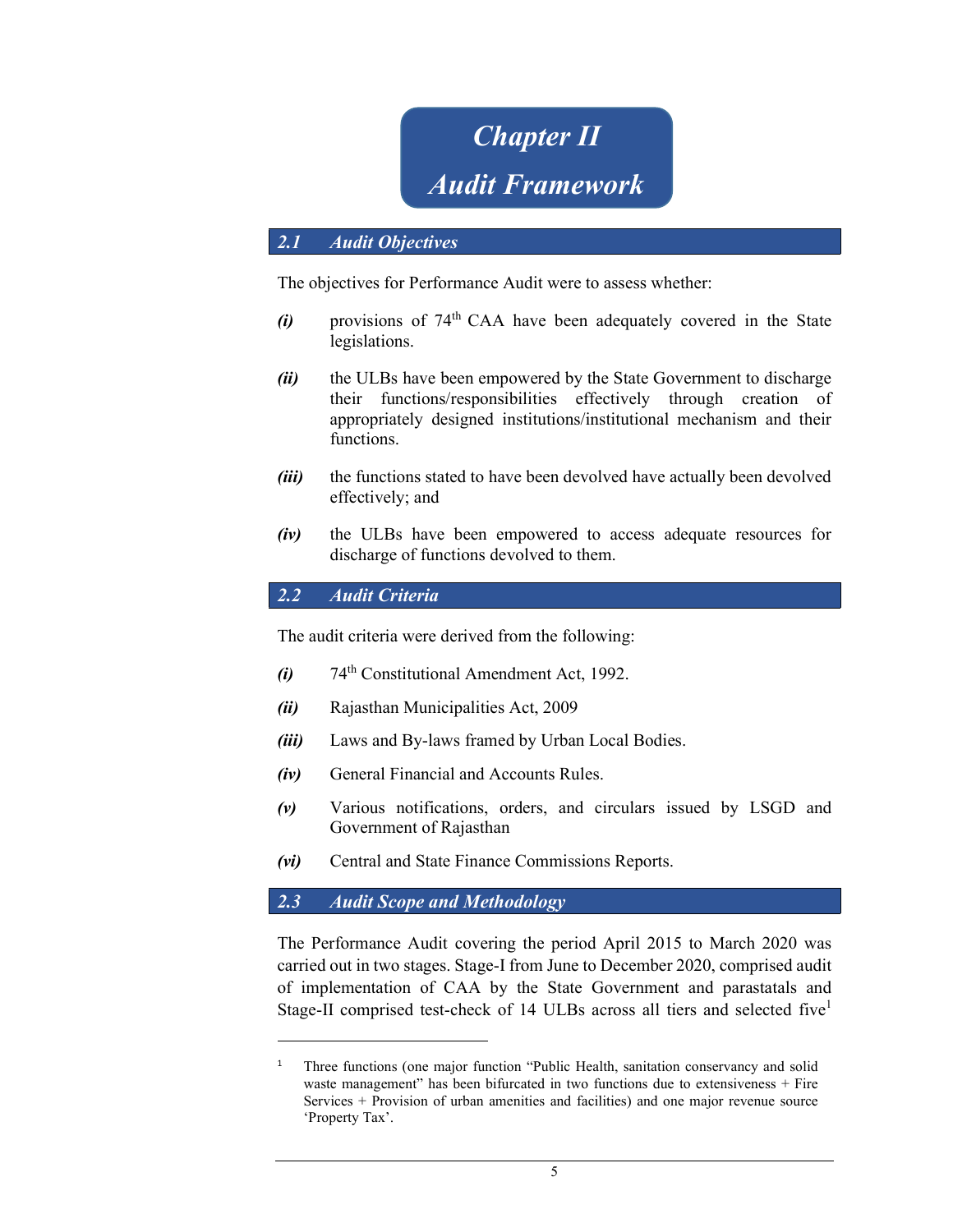functions. Due to Corona pandemic, the selection of ULBs had to be restricted to Jaipur and nearby area. ULBs were selected through simple random sampling using IDEA software. The details of ULBs selected for test check, are as under:

| S.<br>No. | <b>Types of ULBs</b>     | <b>Population</b><br>wise<br>category | <b>Total</b><br>number of<br>units | <b>Selected</b><br>units | Name of units                                                |
|-----------|--------------------------|---------------------------------------|------------------------------------|--------------------------|--------------------------------------------------------------|
| 1.        | Municipal<br>Corporation |                                       | 2                                  | 2                        | Jaipur & Ajmer                                               |
| 2.        | Municipal<br>Council     |                                       | 11                                 | $\mathfrak{D}$           | Sikar & Kishangarh                                           |
| 3.        | Municipal Board          | H                                     | 5                                  |                          | Nawalgarh                                                    |
|           |                          | Ш                                     | 22                                 | 3                        | Chaksu, Chomu and<br>Niwai                                   |
|           |                          | IV                                    | 38                                 | 6                        | Jobner, Thanagaji,<br>Shahpura, Phulera,<br>Bagru and Lalsot |
| Total     |                          |                                       | 78                                 | 14                       |                                                              |

Table 2.1: Details of selected units

During audit, activities relating to following five focus areas were selected for detailed test-check:

- (i) Fire Services;
- (ii) Public Health and Sanitation;
- (iii) Solid Waste Management;
- (iv) Property Tax; and
- $(v)$  Provisions of Urban amenities and facilities such as parks, gardens, playgrounds

An Entry Conference was held on 23 December 2020 with the Secretary, LSGD, in which the audit methodology, scope, objectives and criteria were explained. An Exit Conference was held on 22 July 2021 with the Secretary, LSGD, in which the points raised in the Draft Paragraph were discussed. The replies received from State Government (July 2021) have also been incorporated in the Report.

## 2.4 Acknowledgement

Audit acknowledges the cooperation and assistance extended by the State Government, Directorate of Local Bodies, RIICO, UDAs/UITs, RHB, RUDSICO, and all selected urban local bodies in conducting the performance audit.